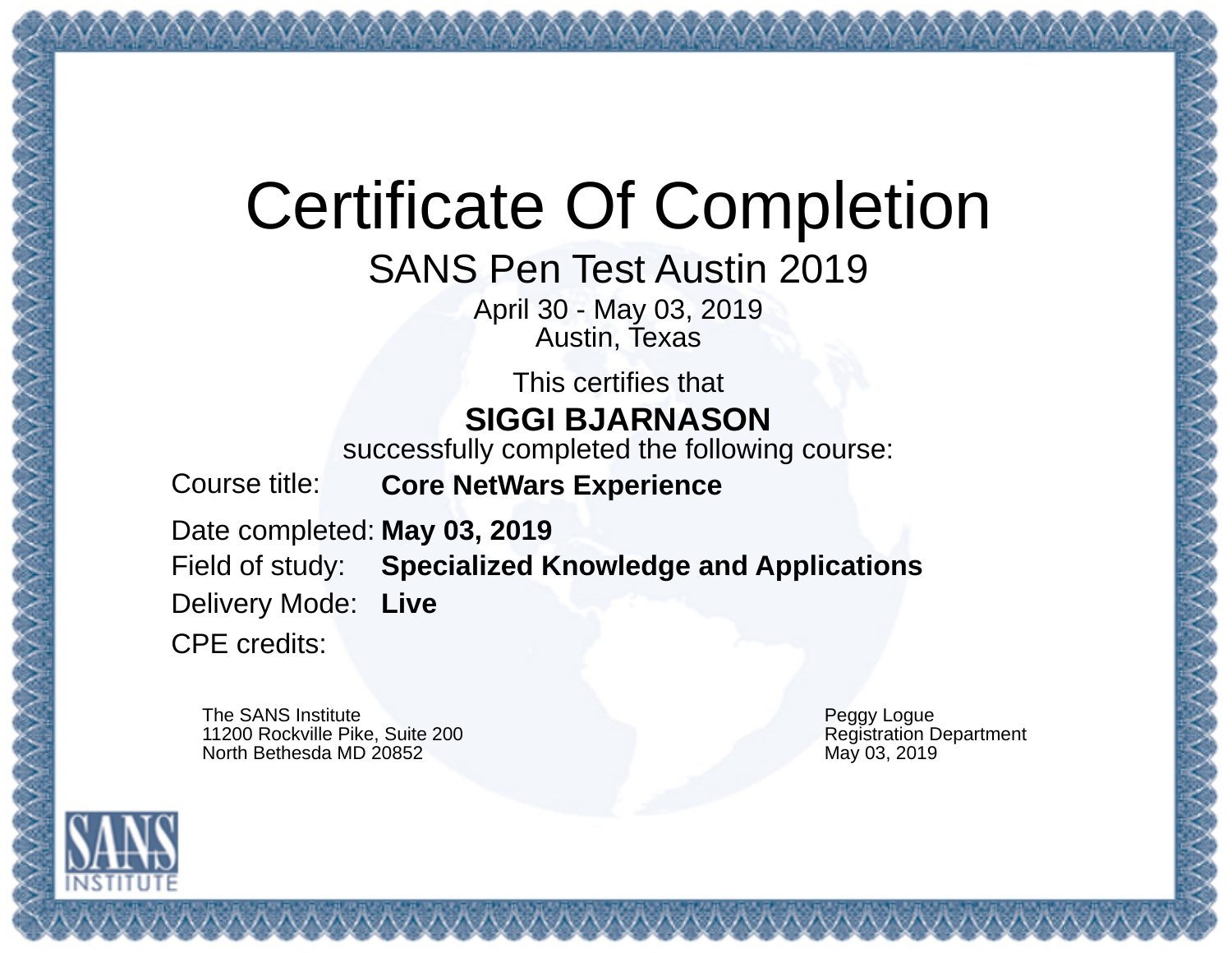## Certificate Of Completion

SANS Pen Test Austin 2019

May 02, 2019 Austin, Texas

This certifies that **SIGGI BJARNASON**

successfully completed the following course:

Course title: **NetWars - CyberCity**

Date completed: **May 02, 2019**

Field of study: **Specialized Knowledge and Applications**

Delivery Mode: **Live**

CPE credits:

The SANS Institute 11200 Rockville Pike, Suite 200 North Bethesda MD 20852

Peggy Logue Registration Department May 02, 2019